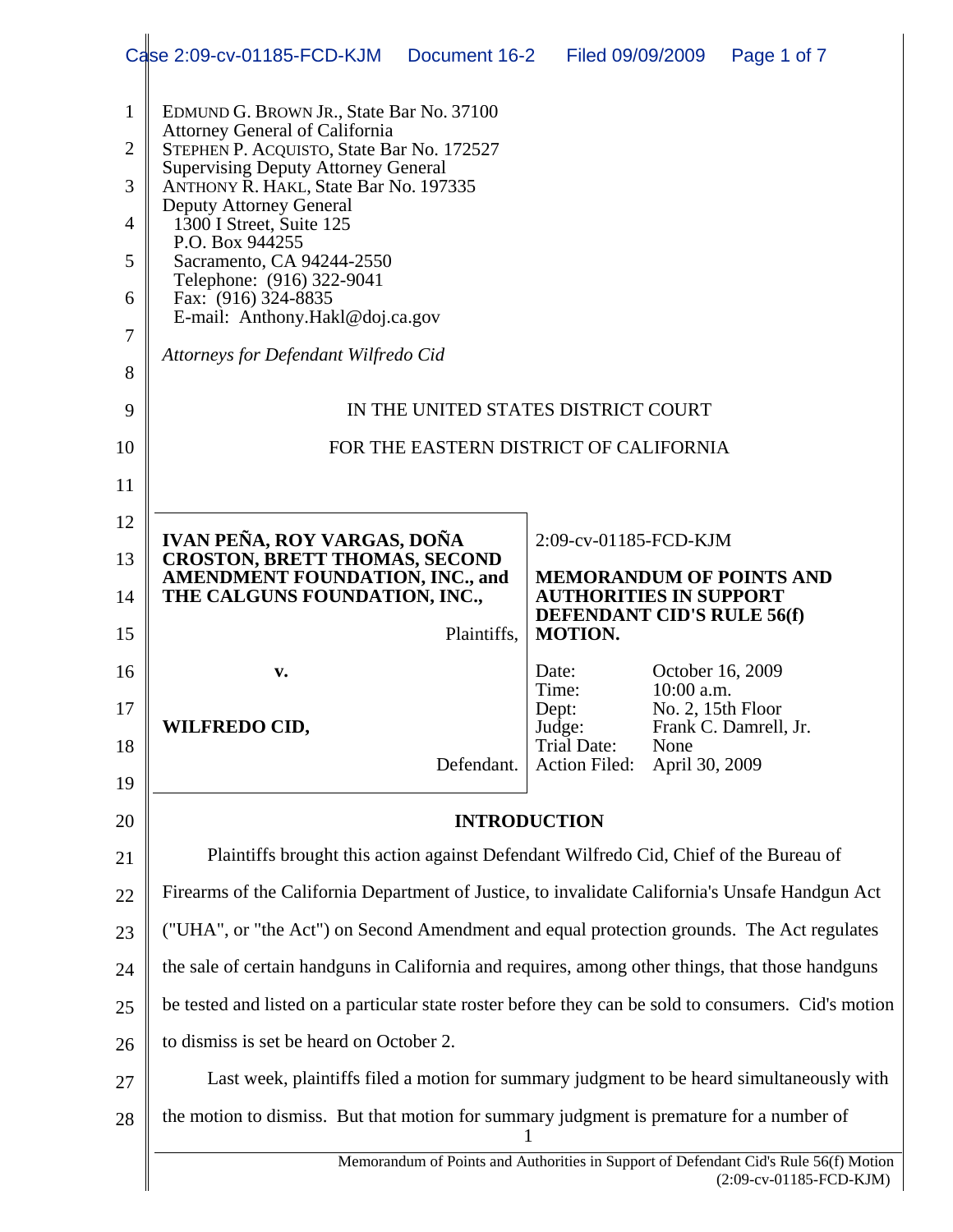1 2 3 4 5 6 7 8 9 10 11 12 13 14 15 16 17 18 19 20 21 22 23 24 25 26 27 28 2 Memorandum of Points and Authorities in Support of Defendant Cid's Rule 56(f) Motion reasons. First, the pending motion to dismiss will likely moot the summary judgment motion. Hearing the motions at the same time imposes unnecessary burdens on the Court and the parties. Second, this case is in its infancy and no discovery has taken place. Service of process was completed less than four months ago, the time for initial disclosures has yet to come and go, and this Court has declined to issue a scheduling order in light of Cid's motion to dismiss. Third, if for some reason this case overcomes the legal problems discussed in the motion to dismiss, it will become necessary to develop a specific factual record before litigating any motion for summary judgment. This matter involves facial and as-applied constitutional challenges to the entirety of the UHA. Accordingly, this Court should grant Defendant Cid's motion under Federal Rule of Civil Procedure 56(f) and deny Plaintiffs' motion for summary judgment without prejudice to re-filing it, if appropriate, following the resolution of the motion to dismiss and after the parties have had an adequate time to conduct any necessary discovery. **LEGAL STANDARDS FOR RULE 56(F) MOTIONS**  When a party opposing a motion for summary judgment cannot present "facts essential to justify his opposition" to the motion, Rule 56(f) permits the party to submit an affidavit stating such reasons, and the court may continue or deny the motion if the opposing party needs to discover essential facts. *Garrett v. City and County of San Francisco*, 818 F.2d 1515, 1518 (9th Cir. 1987) (citing *Hancock v. Montgomery Ward Long Term Disability Trust*, 787 F.2d 1302, 1306 (9th Cir. 1986)). Specifically, Rule 56(f) provides: If a party opposing the motion shows by affidavit that, for specified reasons, it cannot present facts essential to justify its opposition, the court may: (1) deny the motion; (2) order a continuance to enable affidavits to be obtained, depositions to be taken, or other discovery to be undertaken; or (3) issue any other just order. Fed. R. Civ. Proc. 56(f). The burden is on the party seeking a denial or continuance to demonstrate that the information sought exists, and that it would prevent summary judgment. *Nidds v. Schindler Elevator Corp.*, 113 F.3d 912, 921 (9th Cir. 1997) (citations omitted). As a general rule, the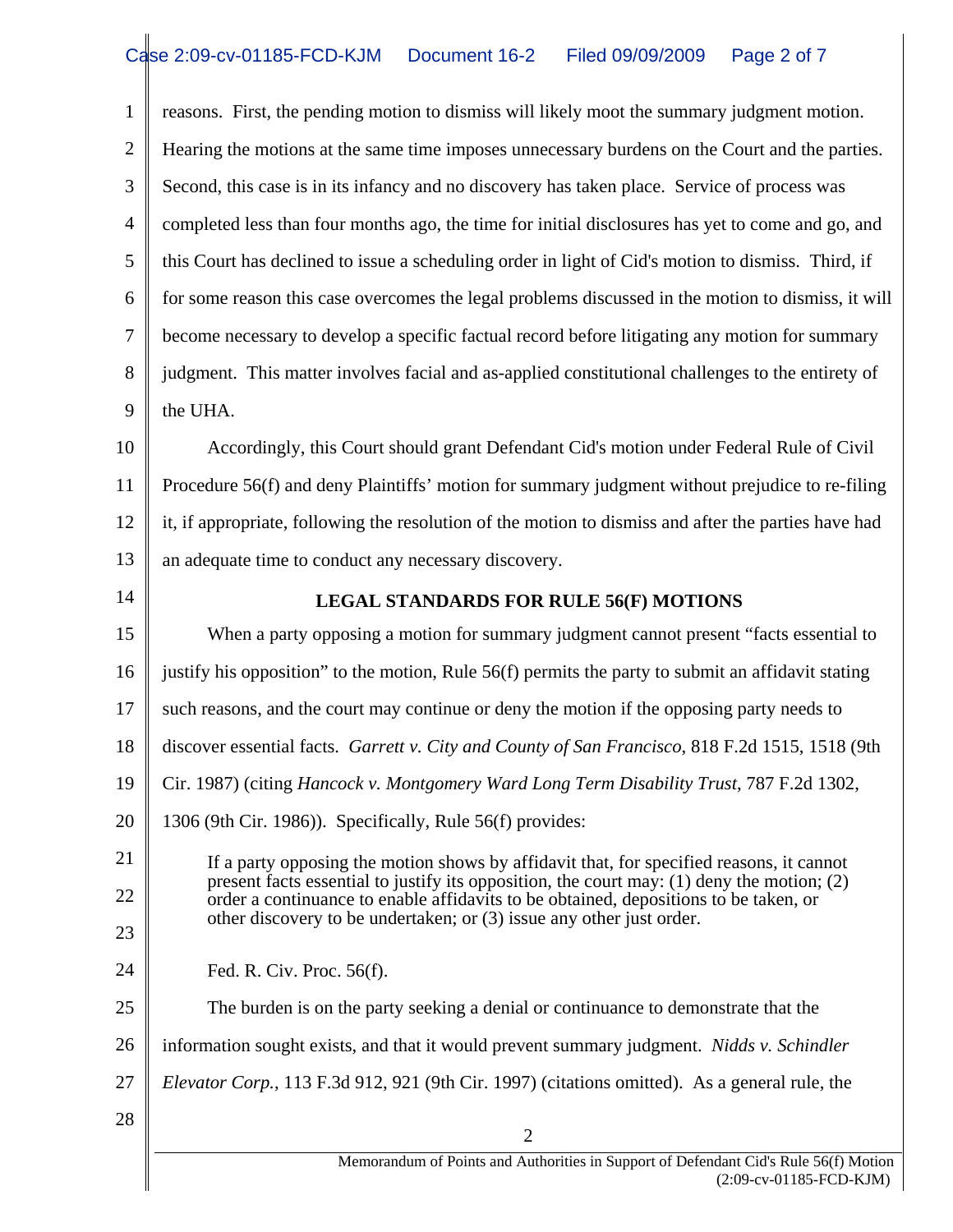| $\mathbf{1}$   | moving party must also demonstrate that it diligently pursued previous discovery opportunities.         |  |  |  |
|----------------|---------------------------------------------------------------------------------------------------------|--|--|--|
| $\overline{2}$ | Qualls v. Blue Cross of California, 22 F.3d 839, 844 (9th Cir. 1994).                                   |  |  |  |
| 3              | "Where, however, a summary judgment motion is filed so early in the litigation, before a                |  |  |  |
| $\overline{4}$ | party has had any realistic opportunity to pursue discovery relating to its theory of the case,         |  |  |  |
| 5              | district courts should grant any Rule 56(f) motion fairly freely." Burlington Northern & Santa Fe       |  |  |  |
| 6              | R.R. Co. v. The Assiniboine and Sioux Tribes of the Fort Peck Indian Reservation, Montana, 323          |  |  |  |
| 7              | F.3d 767, 773 (9th Cir. 2003) (citations omitted). When "no discovery whatsoever has taken              |  |  |  |
| 8              | place, the party making a Rule 56(f) motion cannot be expected to frame its motion with great           |  |  |  |
| 9              | specificity as to the kind of discovery likely to turn up useful information, as the ground for such    |  |  |  |
| 10             | specificity has not yet been laid." <i>Id.</i> at 774.                                                  |  |  |  |
| 11             | Finally, "where the facts are in possession of the moving party a continuance of a motion               |  |  |  |
| 12             | for summary judgment for purposes of discovery should be granted almost as a matter of course."         |  |  |  |
| 13             | Int'l Raw Materials, Ltd. v. Stauffer Chem. Co., 898 F.2d 946, 949 (3d Cir. 1990) (internal             |  |  |  |
| 14             | quotations and citations omitted).                                                                      |  |  |  |
| 15             | <b>ARGUMENT</b>                                                                                         |  |  |  |
| 16             | I.<br>THIS CASE IS AT ITS EARLIEST STAGE AND A POTENTIALLY DISPOSITIVE MOTION TO                        |  |  |  |
| 17             | <b>DISMISS IS PENDING.</b>                                                                              |  |  |  |
| 18             | This case is only a few months old. After filing their initial complaint, and then an                   |  |  |  |
| 19             | amended complaint, Plaintiffs did not complete service of process until May 14, which was less          |  |  |  |
| 20             | than four months ago. (Decl. of Anthony R. Hakl in Supp. of Def. Cid's Rule 56(f) Mot. ("Hakl           |  |  |  |
| 21             | Decl.") $\P$ 2.)                                                                                        |  |  |  |
| 22             | Additionally, Defendant Cid has not yet filed an answer. Rather, on July 6 he timely filed a            |  |  |  |
| 23             | motion to dismiss, noticing it for hearing on October 2, a date convenient to the schedules of all      |  |  |  |
| 24             | counsel. (Hakl Decl. 13; Doc. no. 8.) Plaintiffs want their motion for summary judgment to be           |  |  |  |
| 25             | heard on the same day. (Hakl Decl. 14.) But the Court's granting of the motion to dismiss               |  |  |  |
| 26             | would dispose of this case in its entirety. (Hakl Decl. $\P$ 3.) It would be a waste of the parties and |  |  |  |
| 27             | Court's resources to litigate a motion for summary judgment before the resolution of Defendant's        |  |  |  |
| 28             | motion to dismiss.<br>3                                                                                 |  |  |  |
|                | Memorandum of Points and Authorities in Support of Defendant Cid's Rule 56(f) Motion                    |  |  |  |
|                | $(2:09-cv-01185-FCD-KJM)$                                                                               |  |  |  |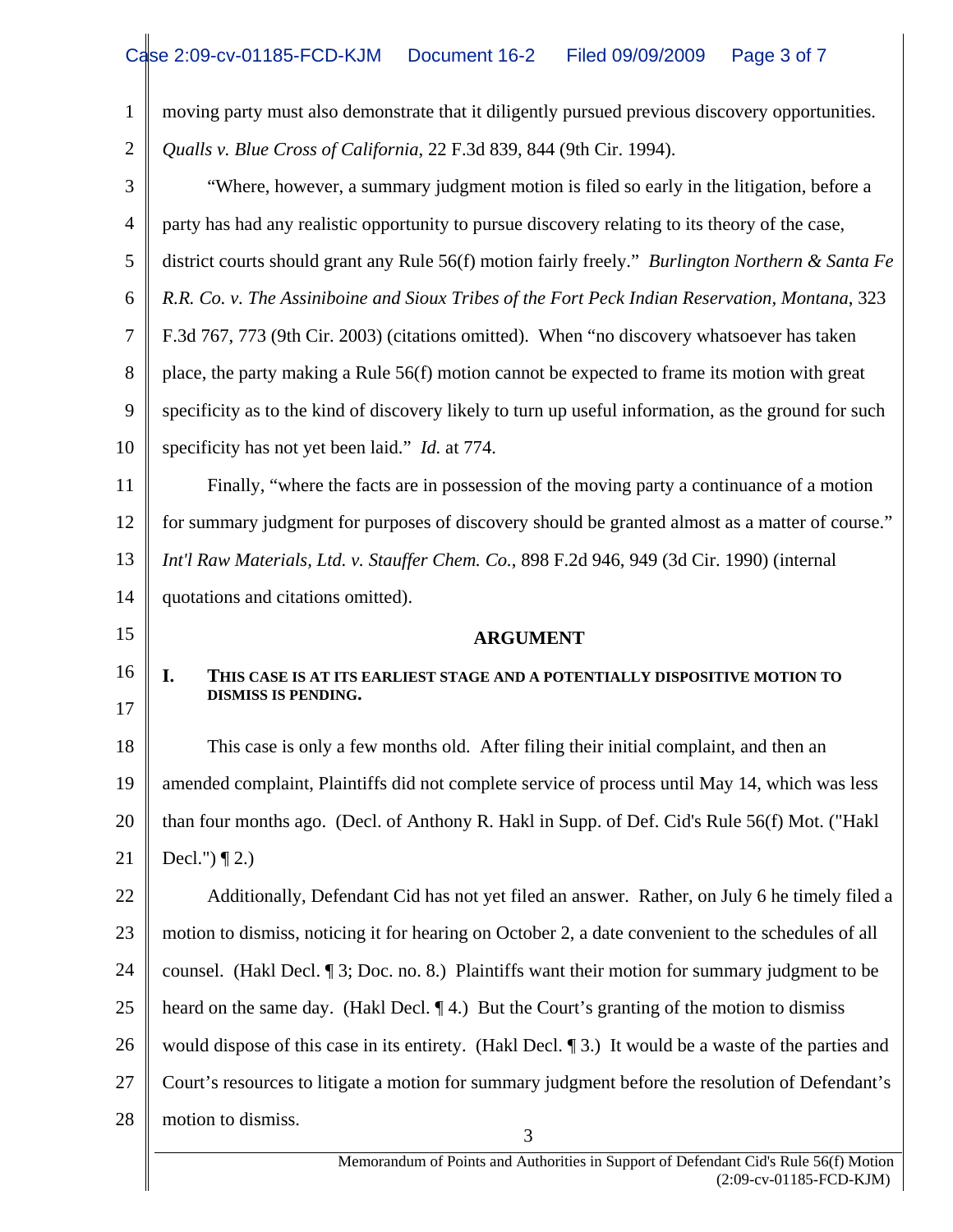1 2 3 4 5 6 7 8 9 10 Moreover, the parties only met and conferred as required under Federal Rule of Civil Procedure 26(f) on August 17, which was less than thirty days ago. (Hakl Decl.  $\P$  5.) On August 18, they filed a joint status report, in which Defendant set forth his position on discovery. (Hakl Decl. ¶ 6; Doc. no. 11.) Defendant explained that if this matter did not resolve at the pleadings stage, he would need to conduct discovery regarding Plaintiffs' claims, which include facial and as-applied challenges to an entire state statutory scheme. (Doc. no. 11.) The joint status report also reflects the parties' agreement to make initial disclosures on September 16, a date which has yet to pass. (*Id*.) Initial disclosures mark the very beginning of the discovery process in federal court. In the joint status report, Defendant also indicated an intention to object to any premature motion for summary judgment. (*Id*.)

11 12 13 14 Finally, by Minute Order filed August 21, this Court declined to even schedule this case in light of the pending motion to dismiss. (Doc. no. 12.) The order explained that a schedule would issue only if necessary following the issuance of an order on the motion. (*Id*.) Thus, there is not even a discovery cut-off date at this time.

15 16 17 18 19 20 21 22 23 This case is in its infancy with a potentially dispositive motion to dismiss pending. The Court should therefore grant Cid's Rule 56(f) motion and deny Plaintiffs' motion for summary judgment without prejudice to re-filing it, if appropriate, following the resolution of the motion to dismiss. *See Burlington Northern & Santa Fe R.R. Co.,* 323 F.3d at 773 ("district courts should grant any Rule 56(f) motion fairly freely" where "a summary judgment motion is filed so early in the litigation, before a party has had any realistic opportunity to pursue discovery relating to its theory of the case"). Additionally, as explained below, any renewed motion for summary judgment should not be filed and heard until the parties have had an adequate time to conduct discovery, which will be necessary only if Defendant's motion to dismiss is denied.

25 24

## **II. IF THIS MATTER SURVIVES THE MOTION TO DISMISS, DEFENDANT WILL NEED TO ADDRESS A NUMBER OF FACTUAL MATTERS THROUGH DISCOVERY TO ADEQUATELY OPPOSE ANY MOTION FOR SUMMARY JUDGMENT.**

26 27 28 4 The early stage of this case has precluded any meaningful opportunity to conduct discovery. Defendant also has not served any discovery requests in light of the pending motion to dismiss and in the interest of conserving everyone's resources. (Hakl Decl. ¶ 8.) Indeed, at such an early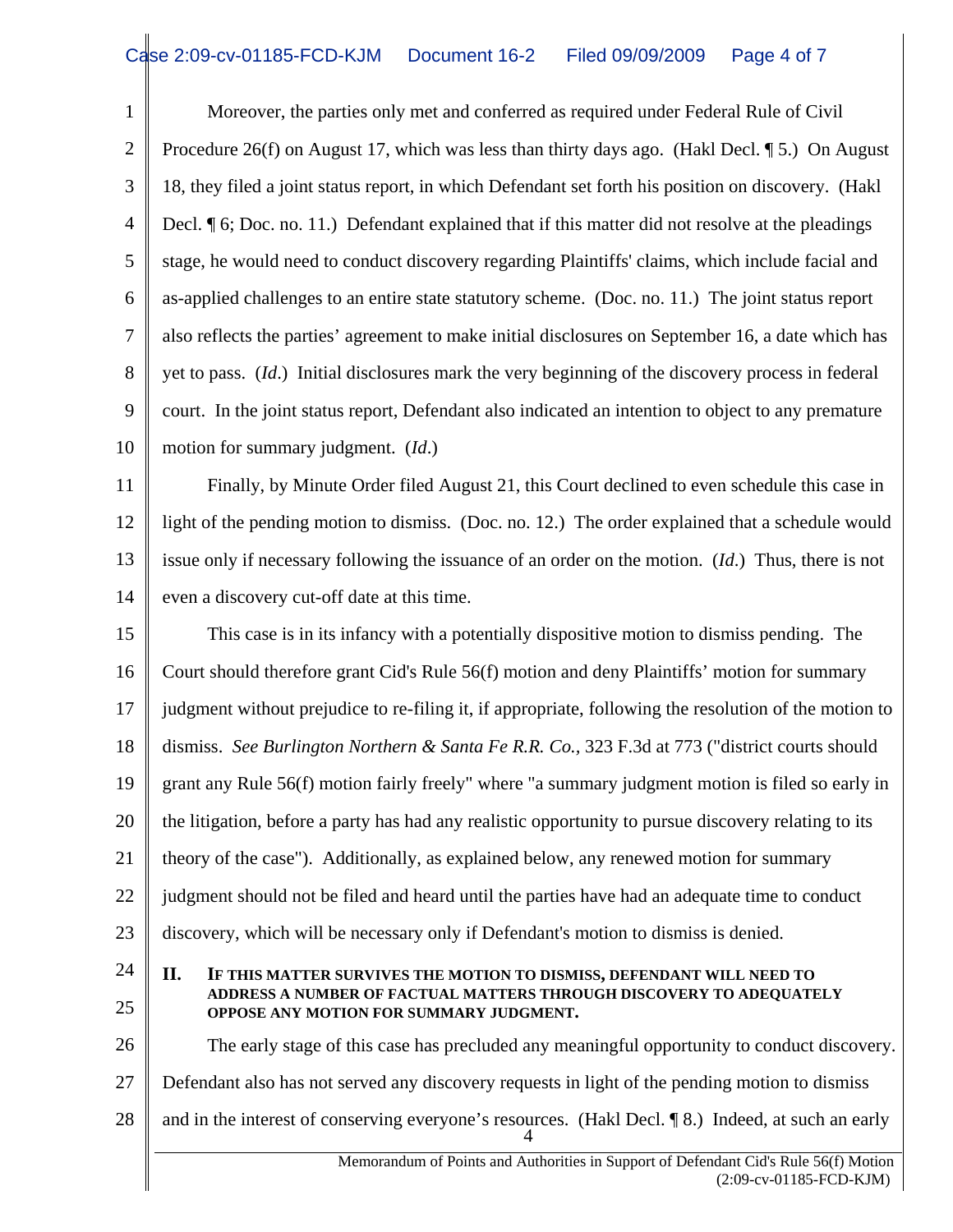1 2 3 4 5 stage, Defendant cannot be expected to frame with much specificity the kind of discovery that will be needed. *Burlington Northern & Santa Fe R.R. Co.*, 323 F.3d at 774 ("where . . . no discovery whatsoever has taken place, the party making a Rule 56(f) motion cannot be expected to frame its motion with great specificity as to the kind of discovery likely to turn up useful information, as the ground for such specificity has not yet been laid.").

6 7 8 9 10 11 12 13 14 15 Nevertheless, if for some reason this action survives the legal challenges raised in the pending motion to dismiss, Defendant is currently aware of some of the factual matters that will likely need to be addressed through discovery. For example, Defendant will need to know the identity of each "willing seller" for each of the handguns referenced in the amended complaint. (Hakl Decl. ¶ 9.) Plaintiffs will need to prove that each seller is someone actually subject to the Act, such as a licensed firearm dealer, as opposed to someone to whom the Act does not apply, such as a private party (i.e., one who does not hold a dealer's license) seeking to transfer a firearm to another private party. *See* Cal. Penal Code § 12132(a). Non-party discovery to each seller, such as a records or deposition subpoena, will also be necessary to verify that he or she is in fact willing and otherwise qualified to sell the firearms at issue. (Hakl Decl. 19.)

16 17 18 19 20 21 22 23 24 Additionally, Cid will likely need to ascertain the precise nature of Plaintiffs' claims brought against him in his individual capacity. (Hakl Decl. ¶ 10.) It is simply unclear at this early stage whether Plaintiffs' individual-capacity claims have any factual basis. Thus, Defendant will need to depose each of the individual Plaintiffs to ascertain what conduct by Cid, if any, links him personally to each of the constitutional violations alleged in the complaint. *See Taylor v. List*, 880 F.2d 1040, 1045 (9th Cir. 1989) (stating that defendants are liable under section 1983 upon showing of personal participation and that supervisors are liable for the constitutional violations of their subordinates "if the supervisor participated in or directed the violations, or knew of the violations and failed to act to prevent them").

25 26 27 28 5 Indeed, as discussed in Defendant's motion to dismiss, all of Plaintiffs' claims fail as a matter of law. But if for some reason this action survives that motion, a factual record of some specificity will be needed before this Court could rule in Plaintiffs' favor on their claims that the Unsafe Handgun Act violates both the Second Amendment and equal protection on its face and as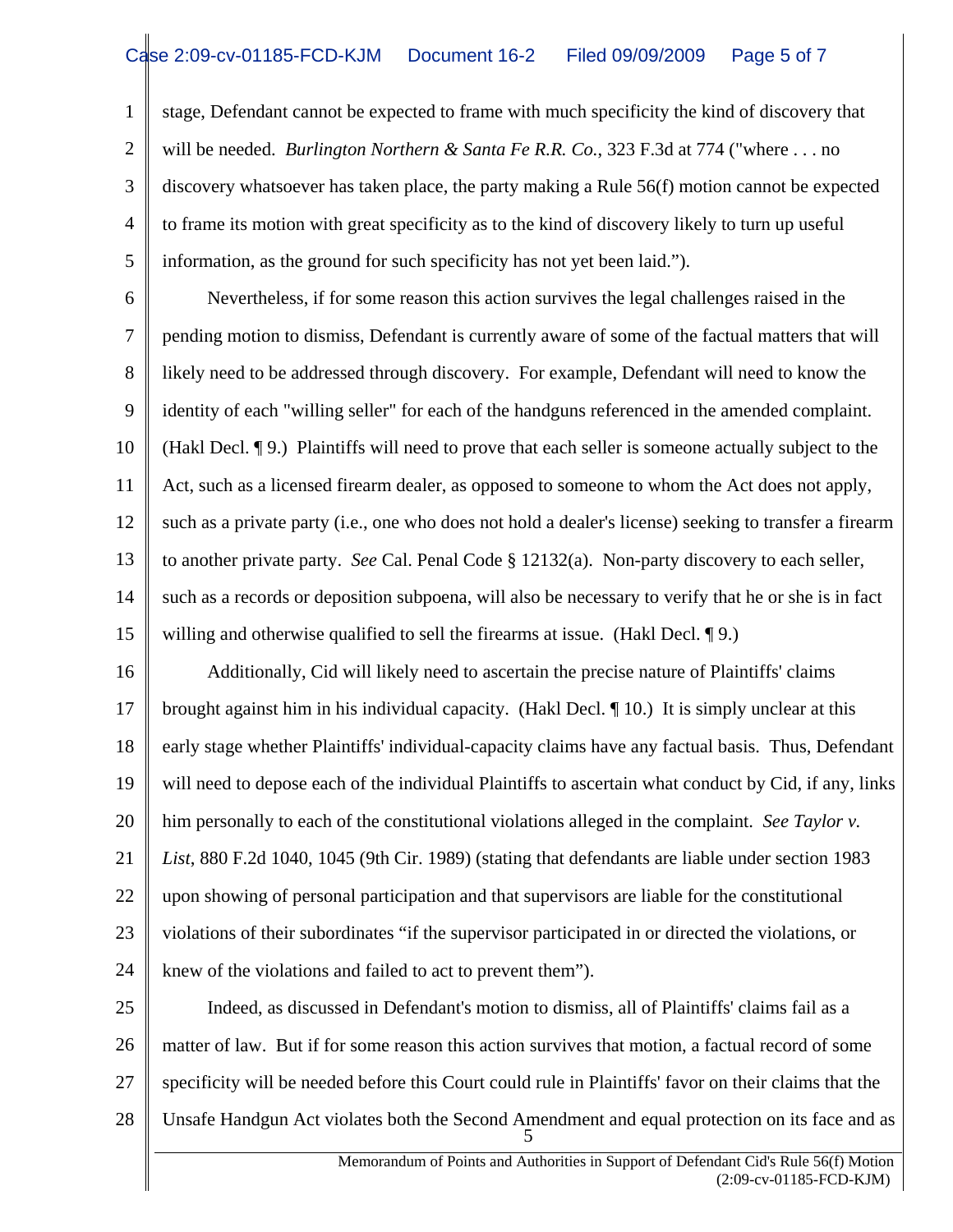1 2 3 4 applied to each of the Plaintiffs. As the Supreme Court has stated, courts should not "formulate a rule of constitutional law broader than is required by the precise facts to which it is to be applied." *Washington State Grange v. Washington State Republican Party*, 128 S.Ct. 1184, 1191 (2008) (internal quotations omitted).

5 6 7 8 9 10 11 12 13 Any development of the factual record in this case will likely involve discovery, perhaps expert discovery, regarding the characteristics of each of the firearms Plaintiffs want to buy and how they differ from firearms on the state roster. For example, whether the differences between the particular firearm Plaintiff Doña Croston wants to buy and the handguns already on the roster are more than cosmetic will likely be material to Croston's claim that the UHA is being unconstitutionally applied to her. Other discovery will be aimed at determining whether any of the more than 1,300 firearms on the roster are suitable to Plaintiffs, which will likely be material to evaluating whether the Act meaningfully impedes on the rights asserted by Plaintiffs. (Hakl Decl. ¶ 11.)

14 15 16 17 These are just some of the questions that will probably need to be answered to adequately respond to any summary judgment motion by plaintiffs if this action manages to survive the pending motion to dismiss. In fact, in that event, the Court itself may identify additional factual issues that will need to be resolved.

18 19 Finally, Defendant believes that any discovery, if it becomes necessary, can be completed within the time frames he proposed in his joint status report. (Hakl Decl. 1 12.)

20

## **CONCLUSION**

21 22 23 24 25 26 27 28 6 This case has been on file for scarcely four months. As discussed in Defendant's motion to dismiss, all of Plaintiffs' claims fail as a matter of law. There is no need to rush to the summary judgment stage or the discovery process that summary judgment motions entail. A factual record of some specificity should be developed only if necessary following the resolution of Defendant's motion to dismiss. Therefore, the Court should grant Defendant's Rule 56(f) motion and deny Plaintiffs' motion for summary judgment without prejudice to re-filing it, if appropriate, following the resolution of the motion to dismiss and after the parties have had an adequate time to conduct discovery. In the alternative, the Court should at least continue the hearing on the